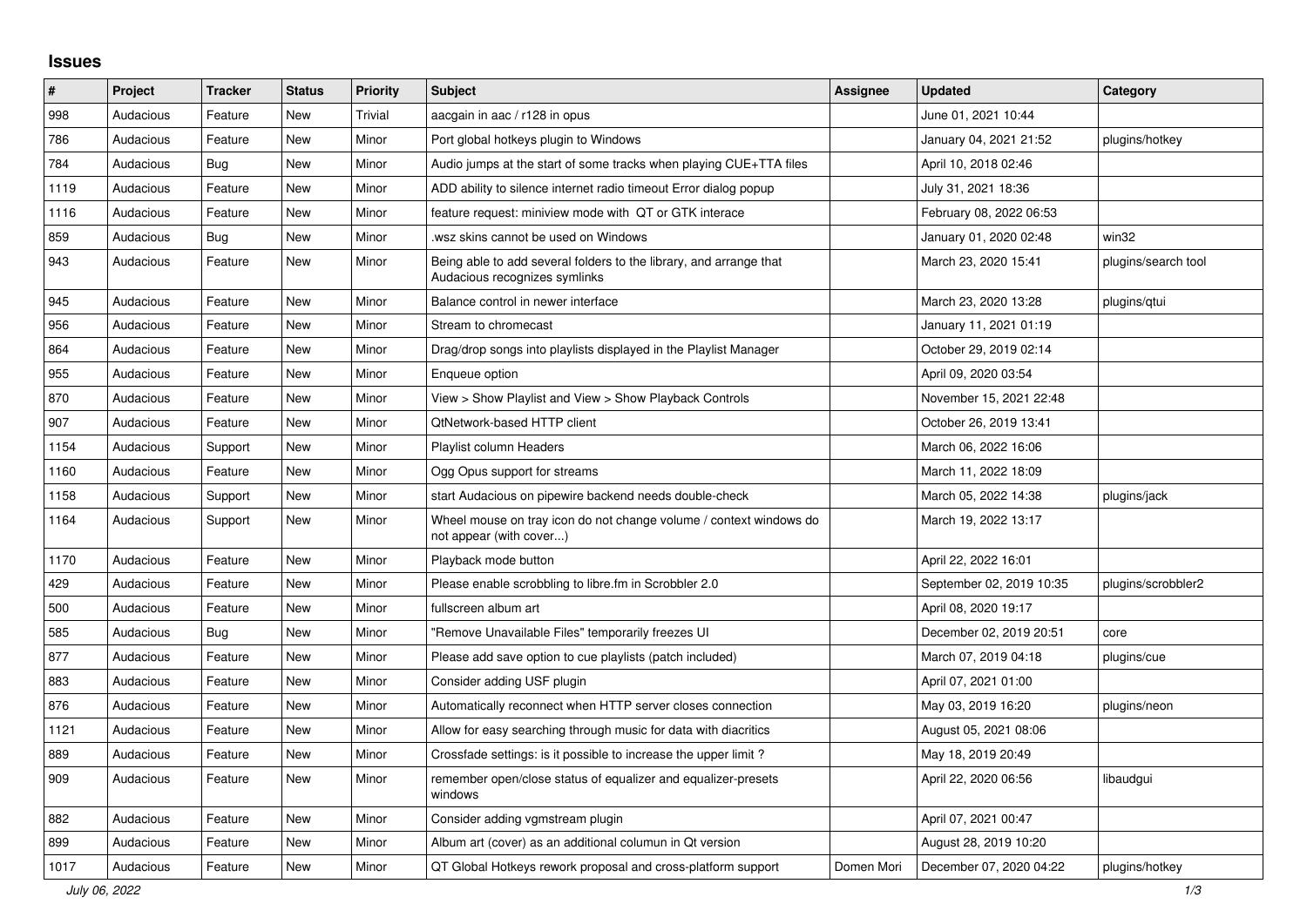| #    | Project   | <b>Tracker</b> | <b>Status</b> | <b>Priority</b> | <b>Subject</b>                                                                                      | <b>Assignee</b> | <b>Updated</b>                      | Category            |
|------|-----------|----------------|---------------|-----------------|-----------------------------------------------------------------------------------------------------|-----------------|-------------------------------------|---------------------|
| 908  | Audacious | Feature        | New           | Minor           | Use QtXml instead of libxml2                                                                        |                 | October 26, 2019 14:21              |                     |
| 913  | Audacious | Feature        | <b>New</b>    | Minor           | Play / create new playlist from selection                                                           |                 | December 02, 2019 20:13             | plugins/gtui        |
| 1118 | Audacious | Feature        | New           | Minor           | Clicking on the "File path" column of the playlist does not sort as<br>expected.                    |                 | August 27, 2021 22:38               | libaudcore          |
| 924  | Audacious | Feature        | New           | Minor           | Option to replace playlist contents by drag and drop                                                |                 | December 02, 2019 20:15             |                     |
| 918  | Audacious | Feature        | New           | Minor           | Replace libguess with libuchardet                                                                   |                 | November 19, 2019 05:50             |                     |
| 968  | Audacious | Feature        | New           | Minor           | Loop PSF files at normal loop points during repeat mode                                             |                 | April 16, 2020 03:25                | plugins/psf         |
| 969  | Audacious | Feature        | New           | Minor           | streamtuner plugin: Please add column-sortability, or at least sort<br>alphabetically by 1st column |                 | June 16, 2020 09:54                 | plugins/streamtuner |
| 602  | Audacious | Feature        | New           | Minor           | Restoring XMMS "AUTO" (entry-specific) equalizer settings<br>(patch/suggestion included).           |                 | December 03, 2019 14:40             | core                |
| 975  | Audacious | Bug            | New           | Minor           | Segfault/leak on exit with streamtuner enabled                                                      |                 | Ariadne Conill   May 01, 2020 00:17 | plugins/streamtuner |
| 973  | Audacious | Bug            | <b>New</b>    | Minor           | "snd_pcm_recover failed" alsa error and "String leaked" warnings                                    |                 | August 28, 2021 08:52               |                     |
| 993  | Audacious | Bug            | New           | Minor           | Lyrics for streamed content are written to cache but not read.                                      |                 | June 07, 2020 13:10                 | plugins/lyricwiki   |
| 987  | Audacious | Feature        | New           | Minor           | Closing of Search Library tool by same method as opening it                                         |                 | May 13, 2020 00:15                  |                     |
| 995  | Audacious | Feature        | New           | Minor           | Add star rating to songs                                                                            |                 | June 16, 2020 09:56                 |                     |
| 1048 | Audacious | Feature        | New           | Minor           | PipeWire support                                                                                    |                 | May 04, 2022 19:36                  |                     |
| 996  | Audacious | Feature        | New           | Minor           | Refine playlists when searching (search all playlists)                                              |                 | June 16, 2020 09:58                 |                     |
| 1046 | Audacious | Feature        | New           | Minor           | Add all id3v2 frames in the settings of Playlist available columns                                  |                 | December 28, 2020 21:14             | plugins/gtkui       |
| 1047 | Audacious | Feature        | New           | Minor           | Stop playing after any chosen track                                                                 |                 | December 29, 2020 01:23             |                     |
| 51   | Audacious | Feature        | New           | Minor           | Option to inhibit suspend                                                                           |                 | February 13, 2021 09:23             |                     |
| 1057 | Audacious | Feature        | New           | Minor           | Matroska (mka) chapter support                                                                      |                 | August 27, 2021 22:54               |                     |
| 1058 | Audacious | Feature        | <b>New</b>    | Minor           | Allow changing the language/locale in settings                                                      |                 | January 30, 2021 18:11              |                     |
| 1130 | Audacious | Feature        | New           | Minor           | folders for tabs in the playlist head (an enhancement suggestion, not a<br>bug)                     |                 | October 24, 2021 19:04              |                     |
| 1131 | Audacious | Feature        | New           | Minor           | Selection of songs via selection field/bar (as in Clementine)                                       |                 | October 31, 2021 12:41              |                     |
| 1011 | Audacious | Feature        | New           | Minor           | Visible separator of folders in the playlist                                                        |                 | July 18, 2020 16:10                 |                     |
| 1134 | Audacious | Feature        | New           | Minor           | Web interface remote control                                                                        |                 | November 04, 2021 06:57             |                     |
| 1013 | Audacious | Feature        | New           | Minor           | Request re Album Art using music file metatag                                                       |                 | August 03, 2020 22:48               |                     |
| 1142 | Audacious | Feature        | New           | Minor           | MusicBrainz support for CD plugin                                                                   |                 | November 20, 2021 21:46             | plugins/cdaudio     |
| 1014 | Audacious | <b>Bug</b>     | New           | Minor           | Some .VGM/.VGZ files fail to play                                                                   |                 | August 17, 2020 15:29               | plugins/console     |
| 1066 | Audacious | Feature        | New           | Minor           | Allow Equalizer window to be resized.                                                               |                 | February 11, 2021 10:05             |                     |
| 1067 | Audacious | Feature        | New           | Minor           | Equalizer adjustments are coarse.                                                                   |                 | February 11, 2021 10:09             |                     |
| 1072 | Audacious | Feature        | New           | Minor           | QT AOSD plugin                                                                                      |                 | February 17, 2021 21:18             | plugins/aosd        |